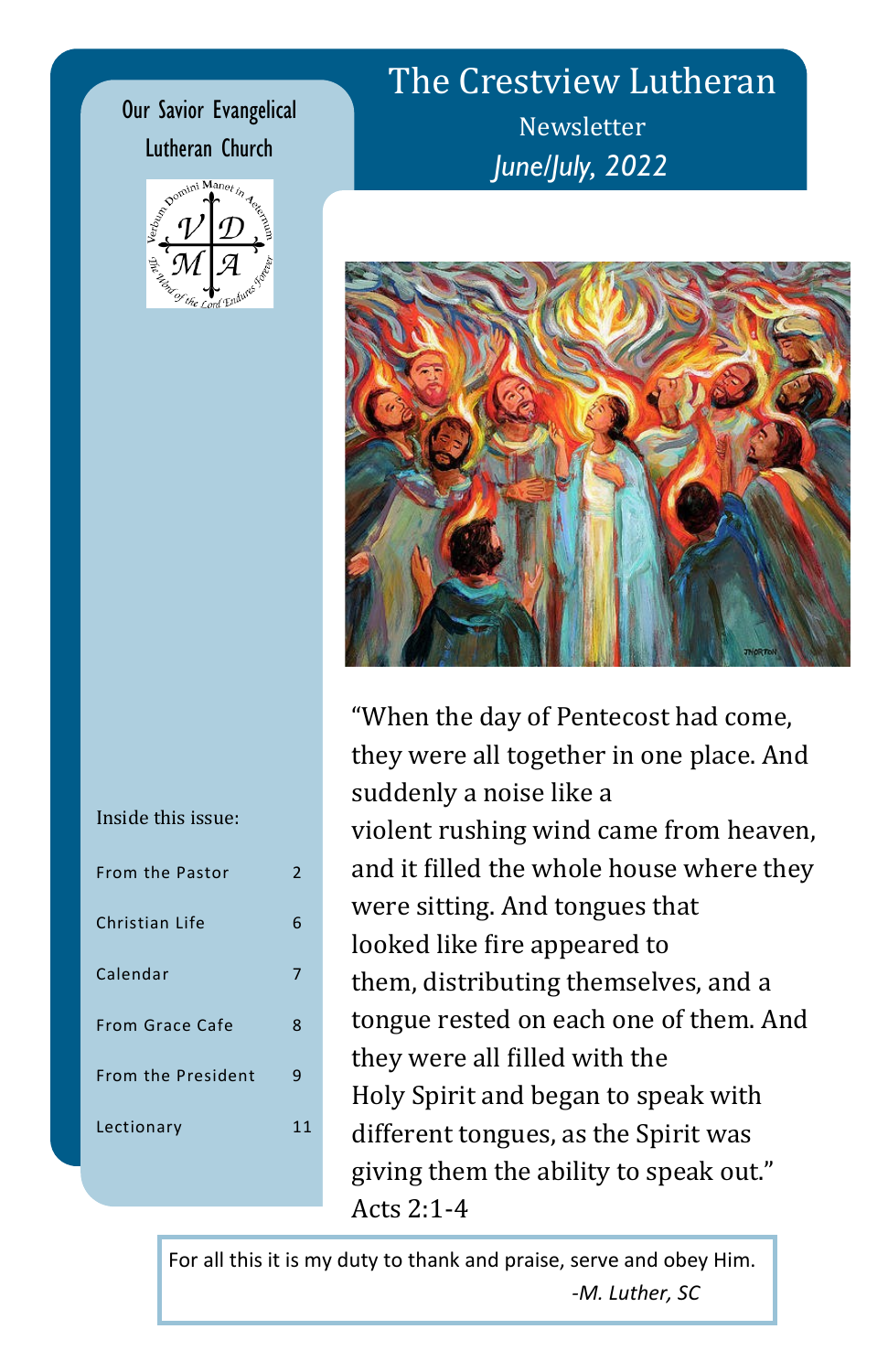## From the Pastor

The Feast of the Ascension of Our Lord

St. Mark: 16:1-8

 In the Name of the Father, and of the @ Son, and of the Holy Spirit. Amen.

"Jesus returned

to His Father and

ours, but He has not left us alone.

It is from there

that Jesus, with

His Father, sent

forth the Holy

Spirit to bring

light and life to

men."

 "It is finished!" So declares our crucified Lord. He speaks "ex cathedra," a Latin term which means "from the throne." From the Cross of Calvary, the only earthly throne He would know in this life and to which He had been nailed, Jesus proclaims victory over sin, death, and Satan. His victory speech announces that all things required for the reconciliation of

man and God are now complete; the Law and the Prophets fulfilled, the life-blood of the spotless Lamb poured out in sacrifice upon the altar of the Cross that the door to heaven be cast wide open, the veil of separation between man and God, torn asunder, and the rift

between man and God forever healed. For this Man, who is also God, has made it so with the sacrifice of His innocent life for the life of the world.

 Yes, "It is finished!" our Lord's earthly ministry, complete. With

> these words, He commits His Spirit to His Father and breathes His last. Yet, Jesus did not stay dead. He rose from the grave body and soul. He walked among the living body and soul. He spent time with His disciples and ordained the Apostles. He rebuked and absolved their unbelief and with His final command, He established His Church. "Go into the world and preach the Gospel to every creature."

 The Apostles were to Baptize and teach all things that Jesus had taught them. Preaching the Gospel, they were to make the blind to see and the lame to walk, to cleanse His people from the leprosy of sin by opening their sin deafened ears and raising them from death to life in Him.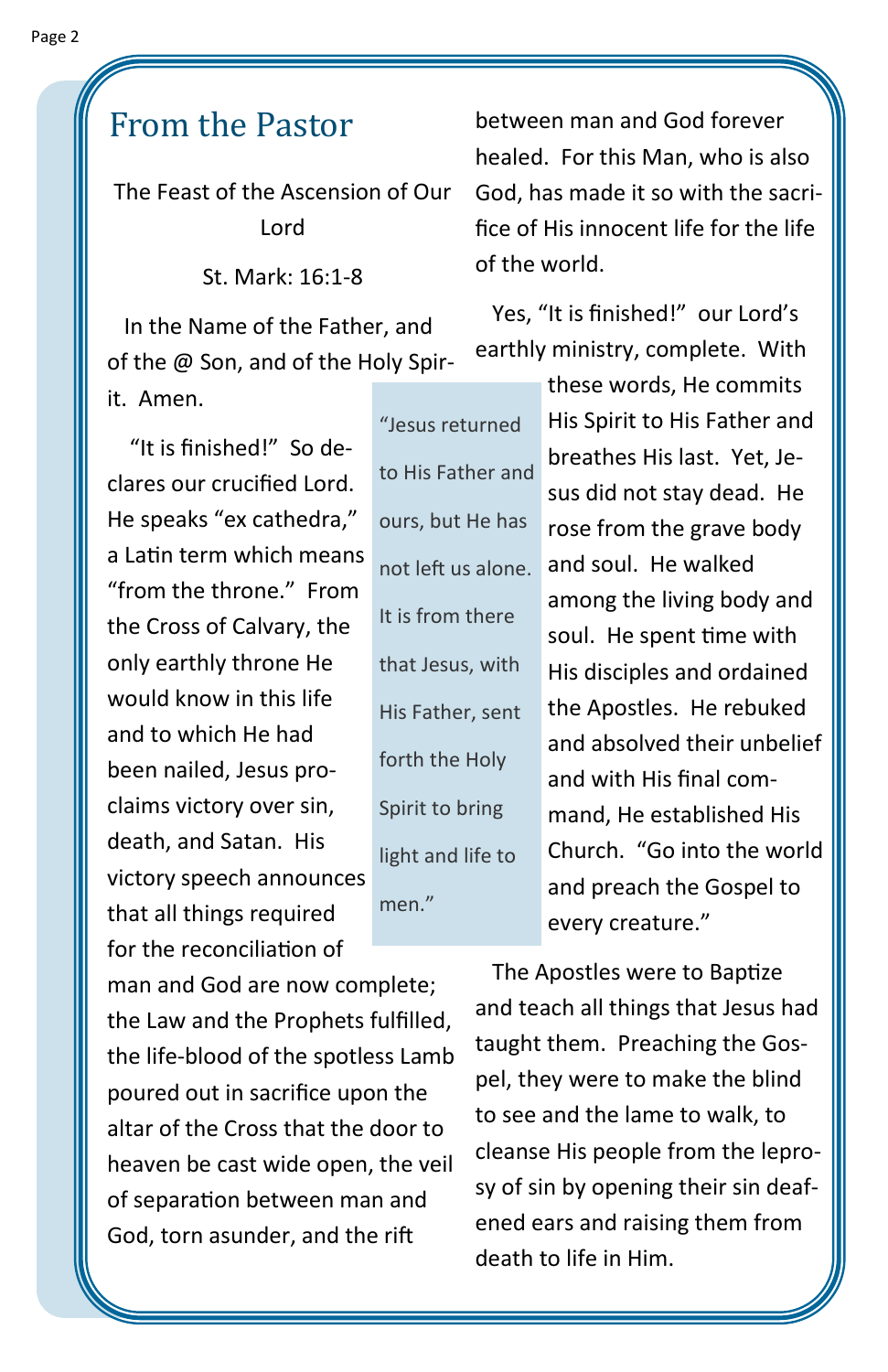Having made know His final testament to those who believe and follow Him, Jesus lifted up His hands and blessed them and was received up into Heaven where He is seated at the right hand of His Father and ours.

 Jesus had walked among us in humility. Now was the time for Jesus to ascend to His Father's right hand, to take His seat upon His throne, where all things are

placed beneath His feet. Now the time had come for His coronation and exaltation as King of kings and Lord of lords. Jesus has ascended, and we, His people, now look to

Heaven from whence comes our help.

 Jesus returned to His Father and ours, but He has not left us alone. It is from there that Jesus, with His Father, sent forth the Holy Spirit to bring light and life to men. Proceeding forth from the Father and the Son, the Spirit of Truth, the Comforter, bears witness to Jesus by making known all that our Lord has done for our salvation. While in Heaven, our Lord intercedes for

us, pleading our case to God the Father from the Father's right hand—His sacred wounds, the wounds of His sacrifice for our redemption, the wounds Christ still bears, are the evidence for our defense.

 Yes, Jesus has ascended to Heaven, but His Body in Heaven is no longer like our bodies; it is exalted and glorified. For this Man born Bone of our bone and Flesh



of our flesh, is also God of God, Light of Light, Very God of Very God, from all eternity; He has always been and always will be God.

 Thus, one cannot divide His natures. One cannot divide His cells and organs—placing in one pile the flesh of men and in another the divine essence of God. He is, from the bottom of His feet to the very top of His head, fully human and fully God, equal to God the Father in His divinity, less than the Father with respect to His humanity, but in glory and majesty always and eternally coequal. In Jesus dwells the fullness of

*Continued on page 4*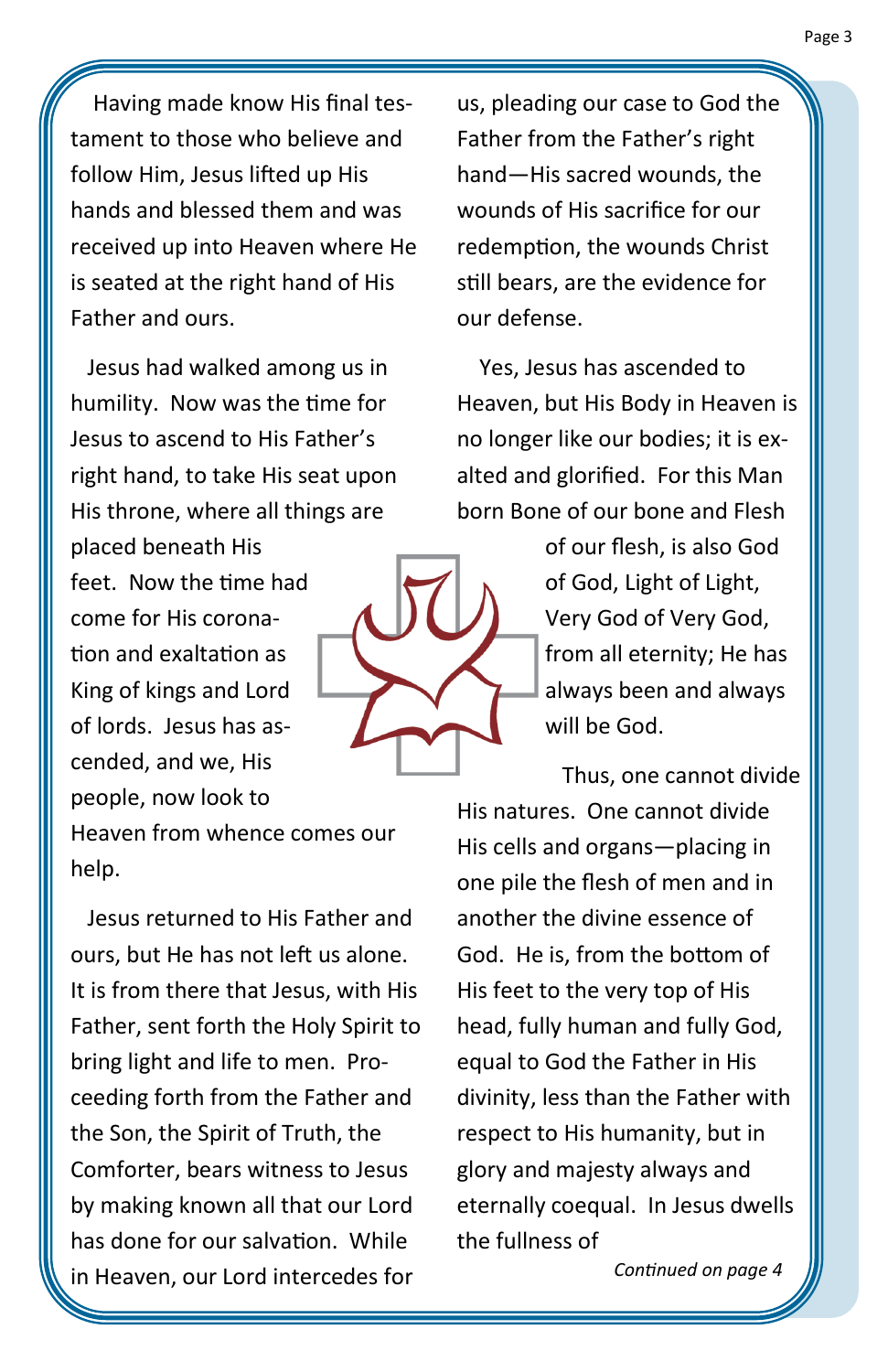the Godhead in the flesh of men.

 Therefore, though ascended, Christ is not gone. He is not confined to one place; He is everywhere. He is omnipresent, without limitation. Thus, His promise to His Apostles and His Church,

"…lo, I am with you always, even to the end of the age." And so, He is. He is present for you in His Holy Word and Blessed Sacraments. He is here to bath you in waters made red with His Blood that His death is your death. He is present in His Church, preaching to you His Words of eternal life. He is here with the comfort of His Holy Absolution.

 So too, He is here to give to you His last will and testament. He is present here on our altar the same Body given for you, and the same Blood shed for you. His Body and Blood given and shed for your guilt is now to be received by you, thus removing all guilt. It is the same Body crucified, dead, and buried for you, and raised again on the

Third Day for you. It is the same Body ascended into Heaven for you and seated in human flesh upon the right hand of God.

 Just as through Baptism, this Holy Sacrament of Jesus' living Body and Blood, joins you to Him

"Death is dead. The enemy is defeated. "It is finished!" and Jesus lives, and because He lives, so also, do you, as are all who are Baptized and believe."

in a Holy Communion; it unites His Flesh to your flesh. With this Sacrament, He wondrously restores your human nature and makes you partakers of His divine nature. This blessed union communicates His holiness to you through a kind of contagious sanctification, making you like Him, pure and holy. It joins you to Heaven and to God, forgiven by Grace through Divine Decree! Therefore, you

are forgiven, not through any merit or work on your part; not because you are good or nice; you could never be good or nice enough; you are forgiven because God declares it so!

 This understanding is necessary in order to appreciate and understand this feast day and the blessed event it commemorates.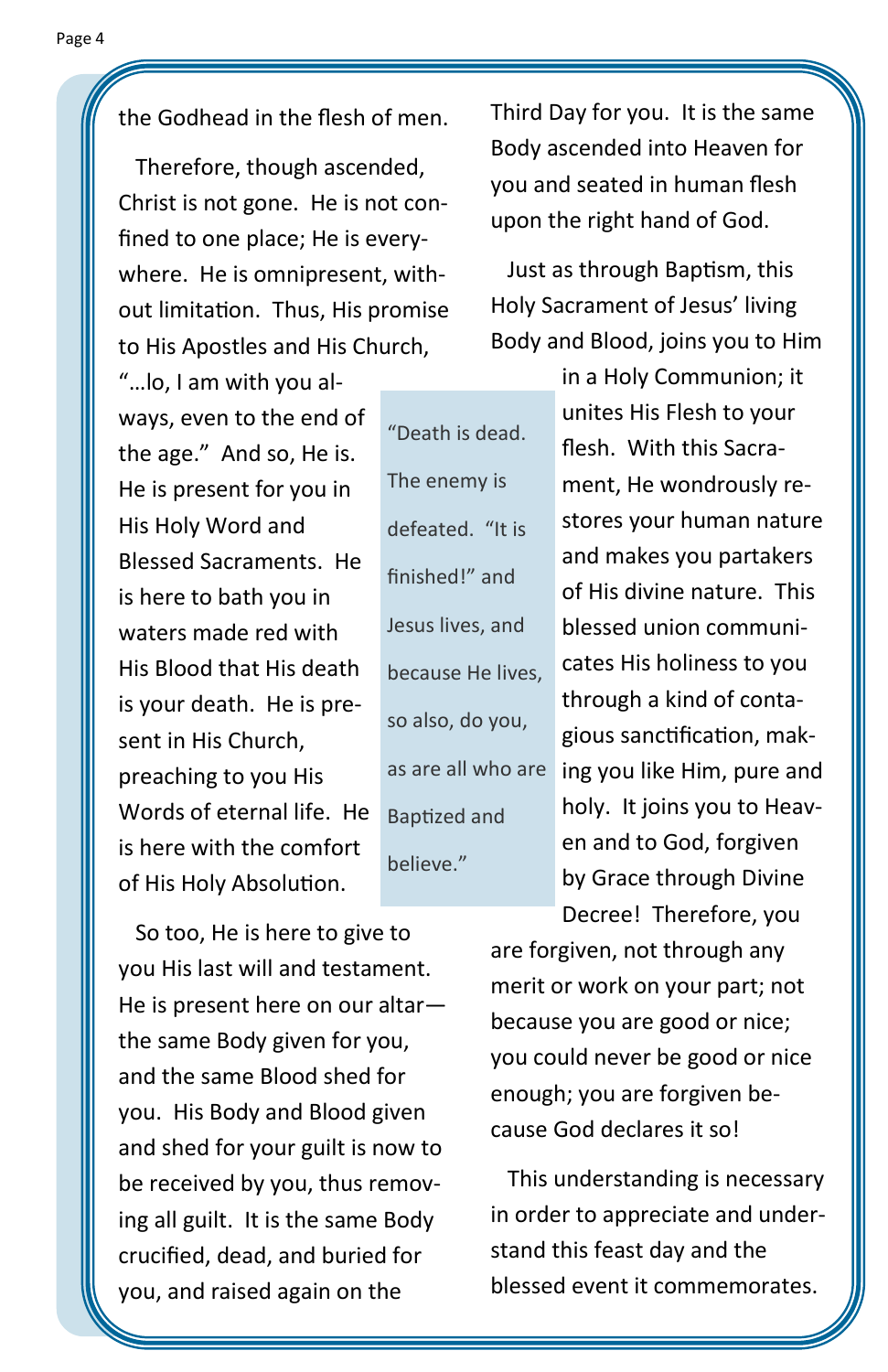The Feast of the Ascension of Our Lord is not about Jesus leaving us alone, it is not about His going away; it is about Him preceding us that He may prepare a place for us and return and take us with Him, that where He is, so may we be forever. He has gone to prepare a place for us, even though all the while, He is still here with us, still here for us, still here in us. Jesus, who has broken down the gates of hell to free us, has gone on before us to open the gates of Heaven to receive us.

 Jesus, God, and Man, sits on the Throne of Heaven. Our Brother, our Savior, our Lord, and our God, has established His Kingdom forever. Death is dead. The enemy is defeated. "It is finished!"

and Jesus lives, and because He lives, so also, do you, as are all who are Baptized and believe.

 Jesus has gone on before you, but one day, He will return to claim you. He will return for you "in like manner as [the Apostles] saw Him go into Heaven." Until then, Jesus now declares ex cathedra, from His throne at the right hand of Almighty God, "I forgive you all your sins."

In the Name of the Father, and of the + Son, and of the Holy Spirit. Amen.

Soli Deo Gloria,

Rev. Raymond D. Parent II

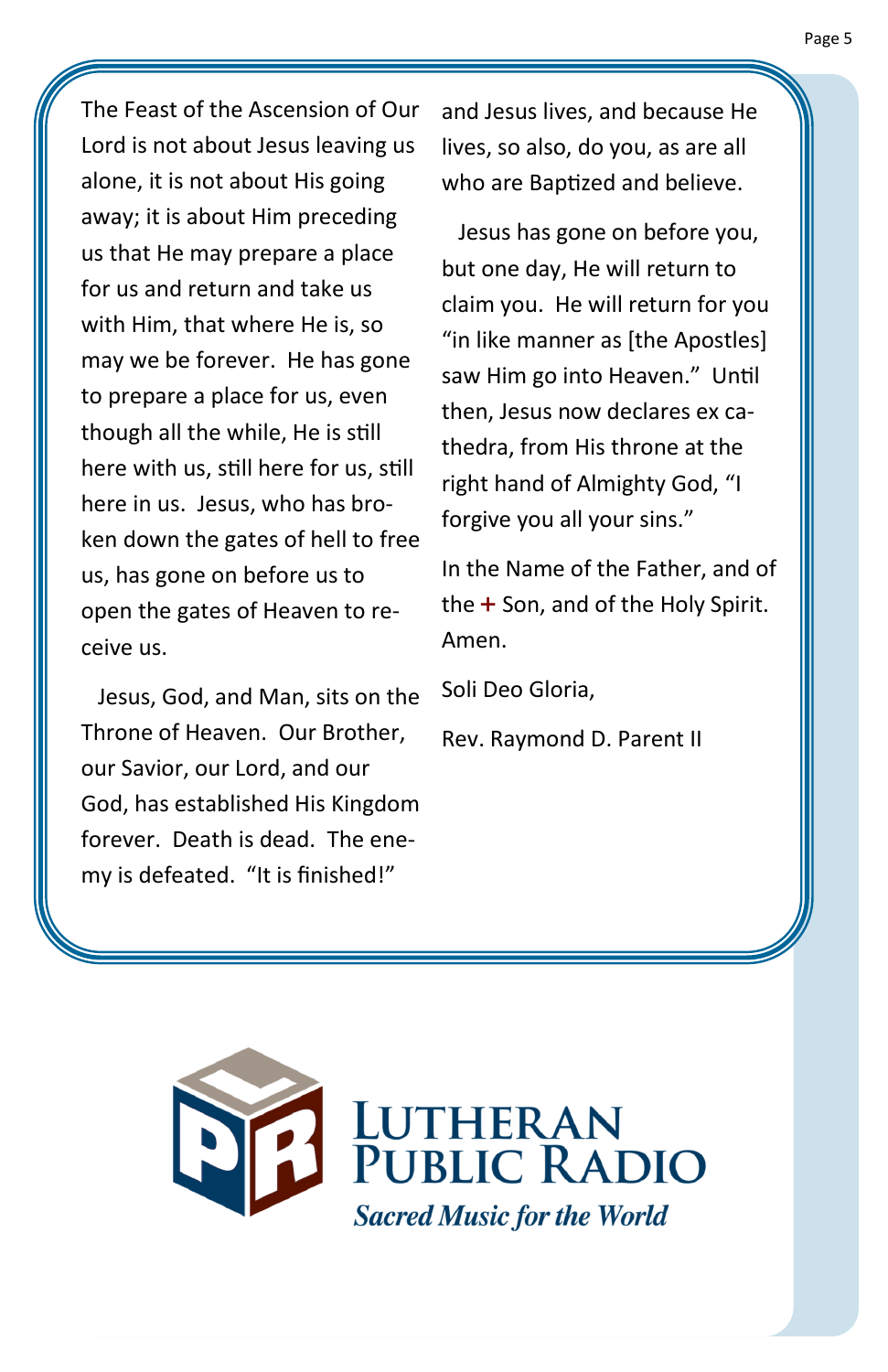# From the Board of Christian Life

 Recently, the women's book club completed their study of Rev. William Weedon's book Thank, Praise, Serve, and Obey: Recovering the Joy of Piety. Rev.

Weedon has a knack of viewing the topics in the book in a novel way: listening to the Word of God, daily prayers, frequent and faithful reception of the Eucharist, confession and absolution, sacrificial giving, confessing Christ, watching for good works God has prepared for us to do, and remembering death and the Day of Judgement.

 In the seventh chapter, "Watching for Good Works God Has Prepared for Us To Do," he surprisingly says that good works are like Easter eggs! He explains that good works are "wonderful little surprises that God has strewn all around us to delight us

and give us Easter joy as we do them. Just think, all around us "every single day…a huge variety of 'Easter eggs' await our discovery and enjoyment."

"Just think, all around us "every single day…a huge variety of 'Easter eggs'

 As Lutherans we believe that "God's love for us in Christ Jesus stirs us to love and care for one another." That love helps us to recognize the Easter eggs or good works God has "prepared beforehand that we should walk in them (Eph 2:10)."

 Let's pray for eyes to see the opportunities God has prepared for us to share His love with others. Let's seek with God's help to be "other focused."

 If you would like to read Thank, Praise, Serve and Obey, there is a copy available for check out in the church library.

Jennifer Currid

#### From the Board of Security Reminder!

If you are the last to leave the premises, please check all doors to assure they are closed securely and locked.

Thank you! Julie Blaylok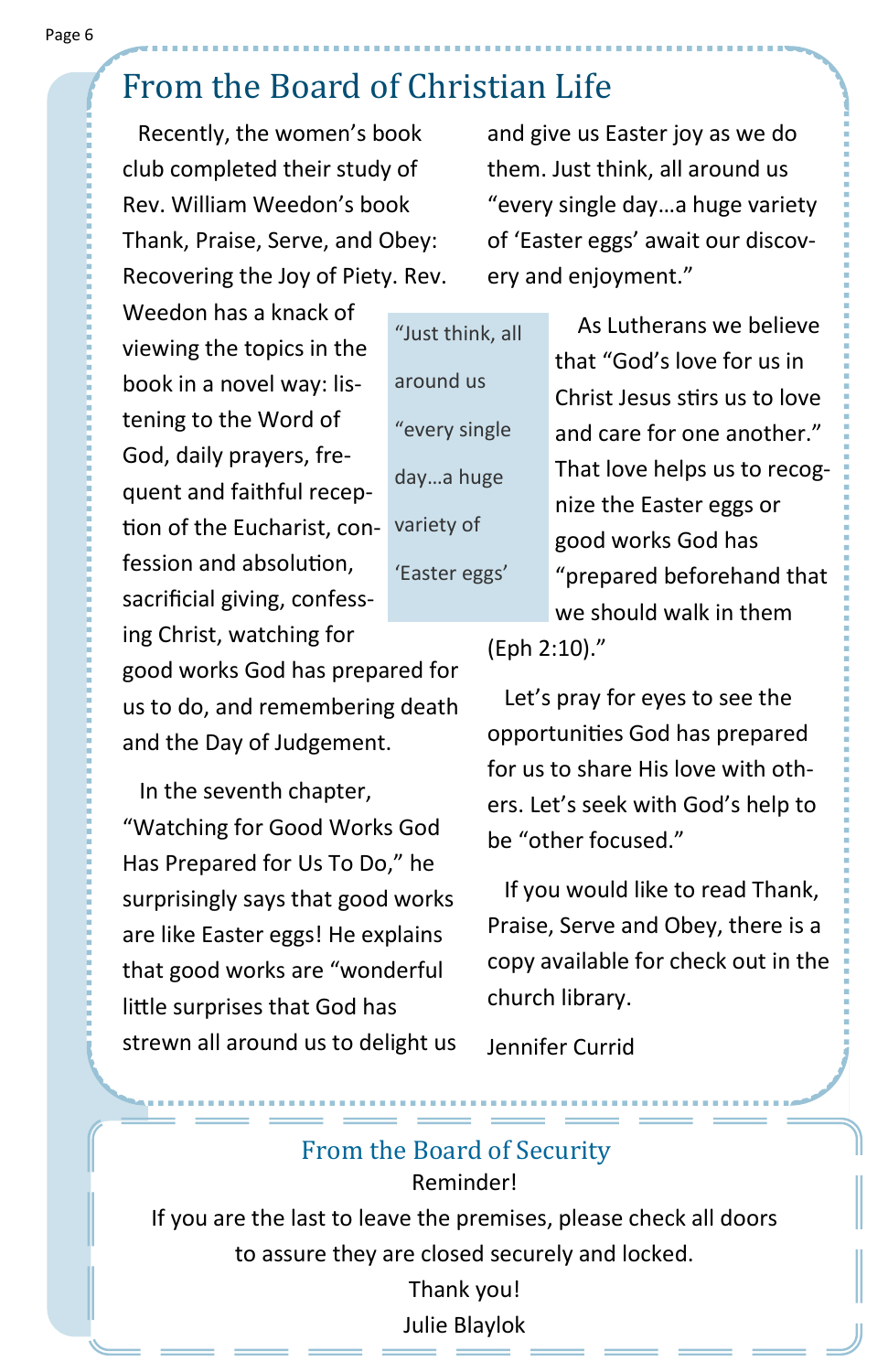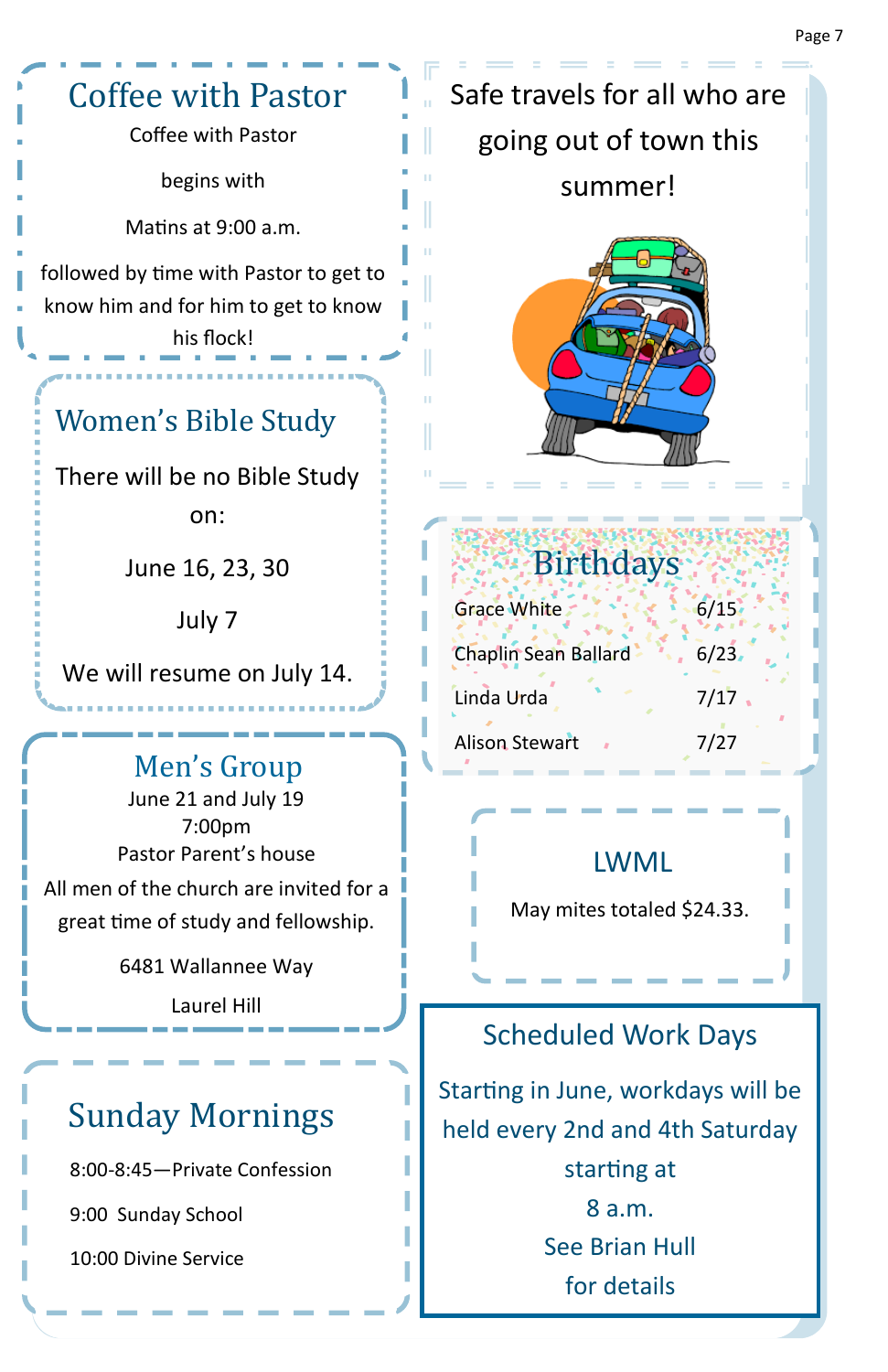Hello Friends! Grace Cafe is doing well as to feeding those who come on Tuesdays. Our truck from Destin Harvest is not as large as it used to be. Our volunteer cooks are still managing to serve nutritional and delicious meals. The reason for the smaller truck is that the suppliers like

WalMart, Publix and Sam's Club are not ordering like they used to because of the economy. It may be that in the future I may have to ask for donations from the congration. At the present time,

we're down to three cooks and after June 9th there will only be two full time volunteers to cook and if we have a very hot summer there will only be one. It is possible that Richard may have to have surgery in late Summer or early Fall. I am only suggesting one Tuesday a month or possible two if it is a five week month.

 As everyone knows we are all enjoying the aches and pains being Senior Citizens and therefore our mind says we can carry the boxes of food from the truck but our body says who

From Grace Cafe are you trying to kid. If anyone with a strong back and legs that work fairly well could spend about an hour or so on Mondays, your help would be greatly appreciated. The one drawback to this request I cannot control what time the truck arrives or how big it will be. LeBaron normally gets to church between 2 and 3 in the

> afternoon. If you have time in your busy schedules to help, again you have my deepest gratitude.

> One more request, I am going home to see my brother who has been diagnosed with stomach cancer,

I haven't been to see him since September of 2019 and begged me to come to Indiana to see him. I will be gone for 10 days, from the 15th to the 25th of July. If someone would like to be charge of the Truck and the Cafe for that period (I will try to bring some non-humid weather back with me.)

May our Lord and Savior keep you healthy and safe 'til the next time I decide to ramble on.

Becky Williams

#### From the Board of Social Ministry

I desire some feed back on what kind fun gatherings or dinners, either places to go eat or "dinning ins." What kind of movies nights and game nights to make arrangements for and if we want to do it once a month or once a quarter? Also, if you are a member who does like to drive at night be neighborly and offer others who don't a ride. -Becky Williams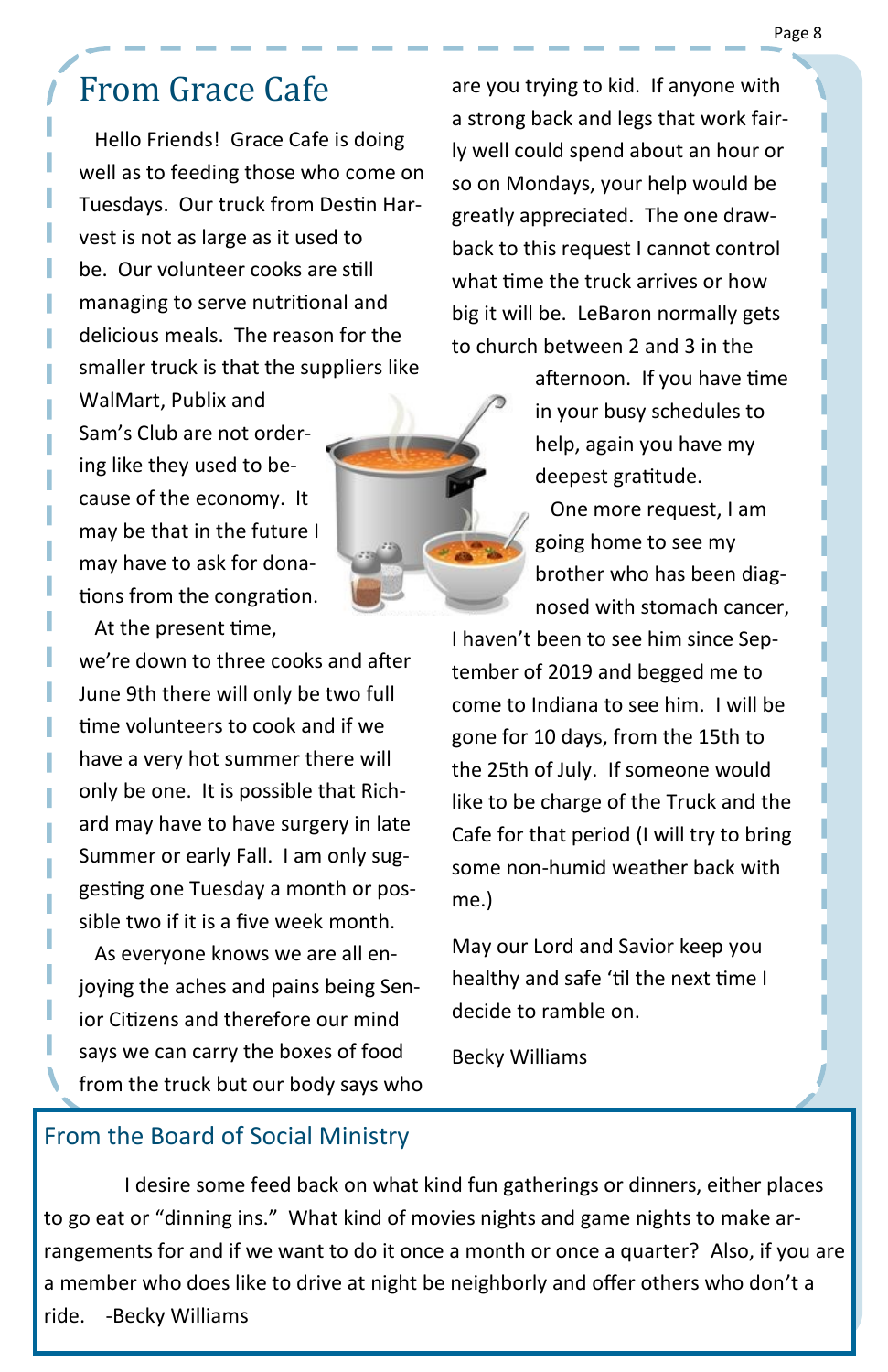## From the President

This is the start of the season of the Church year where we focus on Jesus' bride, the Church, for whom He died to be made spotless and holy by His righteousness. So what is the Church? Is it not the assembly of the believers in Christ around His Word and Sacraments? The buildings are not the Church,

although we can rightly call the Nave and Sanctuary the House of the Lord. No, it's the people; your brothers and sisters in Christ – that's the Church militant

(here below). We could conduct services in the parking lot and still be the Church (though it would be hot and not as comfortable). This has gotten me to thinking: why do we go to Church? Or the antithesis: why do some not attend?

 Some people go to Sunday services to catch up on one another's doings or current events (i.e. How have you been? What's going on with you?, etc.). Others show up to get an experiential or emotional lift from their otherwise mundane week; but what happens when the service doesn't make you feel happy (because of convicting you of sin)? What happens to your faith then?

 Why do you come? Is it to "feel good" or to receive blessed assurance of for-

> giveness of sin, regardless of your feelings? Is it to hear the Word of God preached in truth and purity and to receive the Sacraments as instituted by Christ? Is it to hear the Pastor

spiritually kill you with the Law and immediately salve you with the balm of the Holy Gospel? Is it to be "moved" by energetic music much like a concert, or to sing the hymns that are about Him and what He has done for you? I challenge you to think about these things, while meditating on God's word, because they are important.

The Peace of the Lord be with you!

- Alex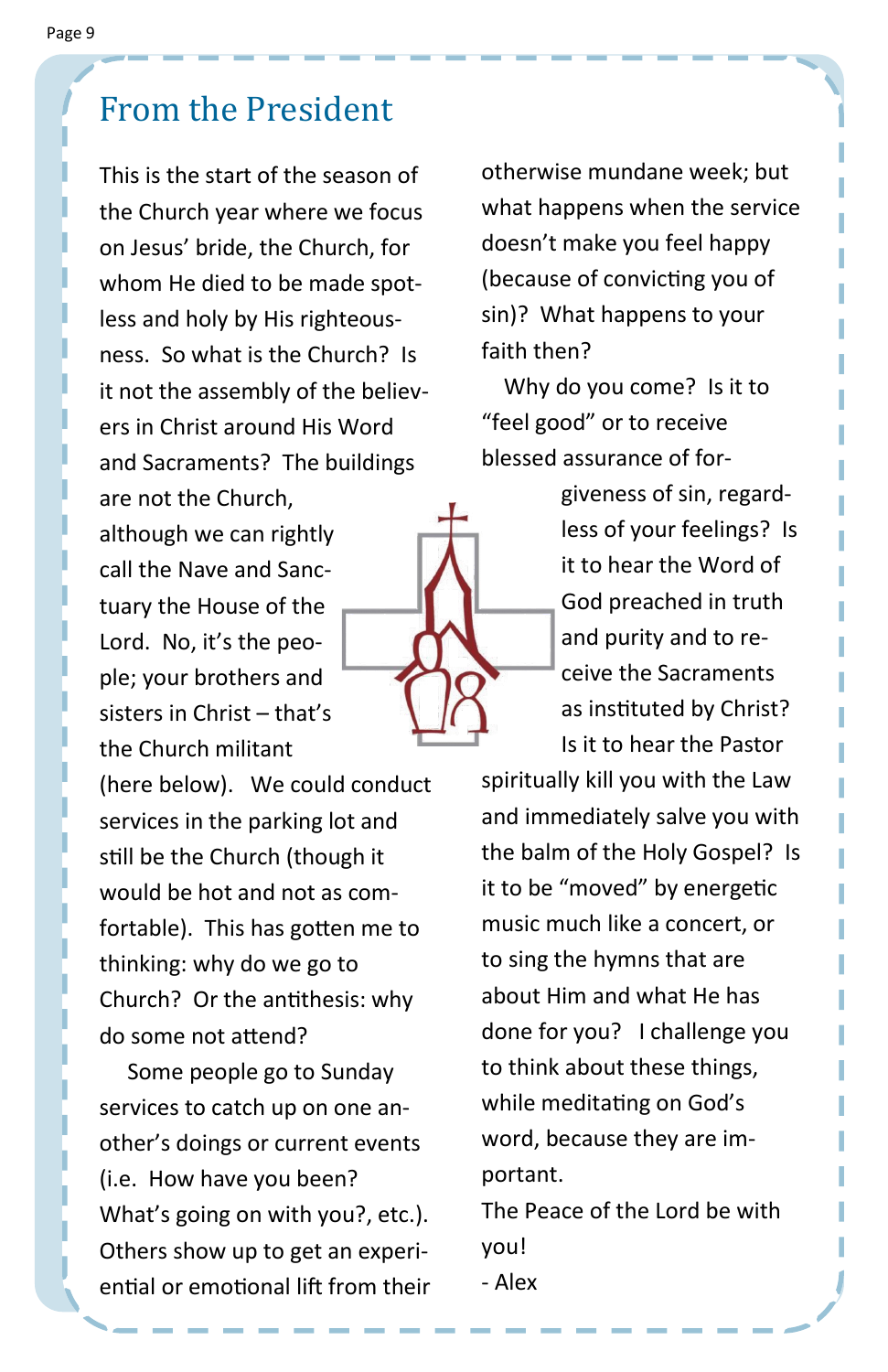## Getting Around OSELC

Flower sign up—Sign up poster in the fellowship hall

Refreshments sign up - Sign up sheet in the fellowship hall

Directories—on the back counter in the nave (where Service is held)

LWML mite boxes—on the back counter shelf in the nave

Serve as chairman of a board—See Alex Franco

Serve on a board—See that board's chairman (list is on the back of the newsletter)

Make Offerings Electronically—See Brian Hull

Subscribe to the Lutheran Witness magazine—See Trish Hull

Websites:

Lutheran Church-Missouri Synod—www.LCMS.org

Southern District—www.southeranlcms.org

### Sunday's Readings

#### (Lectionary)

| <b>Date</b> | <b>Old Testament</b> | <b>Epistle</b>     | Gospel               |
|-------------|----------------------|--------------------|----------------------|
| June 5      | Gen. 11:1-9          | Acts 2:1-21        | John 14:23-31        |
| June 12     | $Is. 6:1-7$          | Acts 2:1-21        | John 3: 1-15         |
| June 19     | Gen. 15:1-6          | 1 Jn 4:16-21       | Luke 16:19-31        |
| June 26     | Prov. 9:1-10         | Eph. 2:13-22       | Luke 14:15-24        |
| July 3      | Micah 7:18-20        | 1 Tim. 1:12-17     | Luke 15:1-10         |
| July 10     | Gen. 50:15-21        | Rom. 12:14-21      | Luke 6:36-42         |
| July 17     | 1 Kings 19:11-21     | 1 Cor. 1:18-25     | Luke 5:1-11          |
| July 24     | Ex. 20:1-17          | Rom. 6: (1-2) 3-11 | Matt. 5:(17-19)20-26 |
| July 31     | Gen. 2:7-17          | Rom. 6:19-23       | Mark 8:1-9           |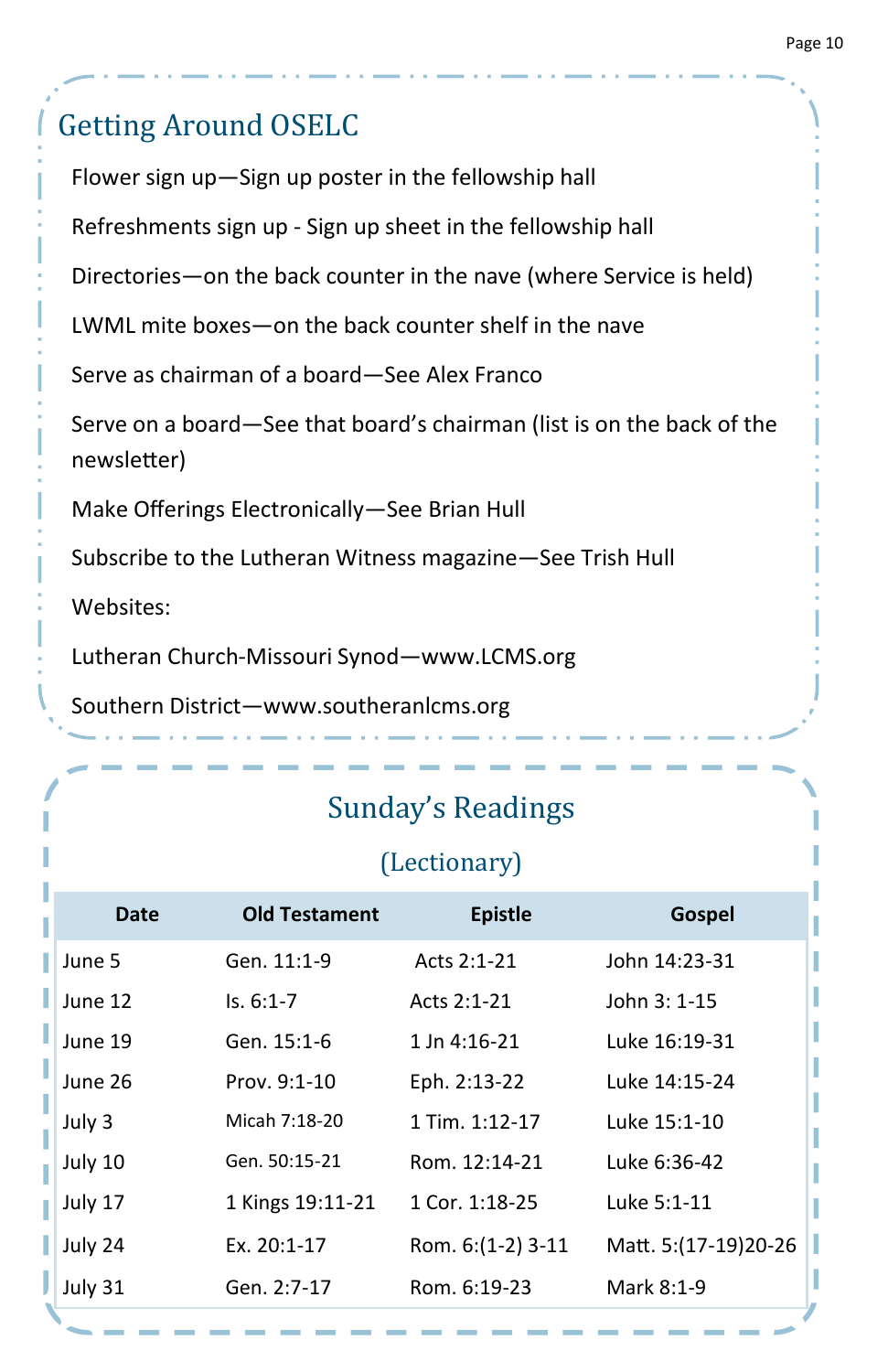## Christ in, Christ out

 Perhaps you remember the Minute Maid Orange Juice commercial where the little boy is putting orange juice in the dog's bowl, the bird feeder, the guinea pig cage, and is about to share orange juice with the goldfish, when his dad says, "Maybe we should give some to mom." The tag line of the commercial is: "Minute Maid Orange Juice: Put good in and get good out." Now we're talking! What is God's must become ours. God has put His

Word into us by delivering it on the lips of His Son. If I may just change ever so slightly the tag line of the Minute Maid Orange Juice commercial: "Put God in and get God out."

 The One who knows our depravity knows that only if He intervenes does anything change in our sin-soaked world. He is the game-changer. Defilement can only be dealt with the One who is Himself our righteousness. He has swallowed all the filth that belches forth from our lives. He has taken on and pays the penalty in His own person by suffering and dying on the cross for us poor sinners. He becomes the sin eater. Oh, I know, the picture is ugly because our defilement is flowing out of us! Sin is ugly! But the great Physician has nursed us back to health by turning us out of ourselves and

centering us under His cross, where there is alone health and healing for hurting souls. He cleans up the filth that flows from our depraved hearts here in the intensive care unit of the church.

 The Son of God came into a world of sinners like us and put Himself into our sin and depravity. He put Himself in our world; that our world would get God out by His incarnation, suffering, and death. Jesus is cast out of the city by His own peo-

> ple that He might die for them and that they might be brought into His family and people. He goes out that we might be brought in by Him.

 Baptism changes everything. You are not putting in anything but your sin. You are not getting out anything but mercy, forgiveness, the death of your sin, the life of Christ. Once you were on the outs. Now you are placed in Christ. What makes the difference is not what is in you, but what is in God and what God gives to you by being in the world through the incarnation. God changes all the "ins" and the "outs." He puts Himself in baptism so that we might get God out of baptism. God puts Christ in that we might get Christ out.

By Rev. Dr. Scott R. Murray Memorial Lutheran Church